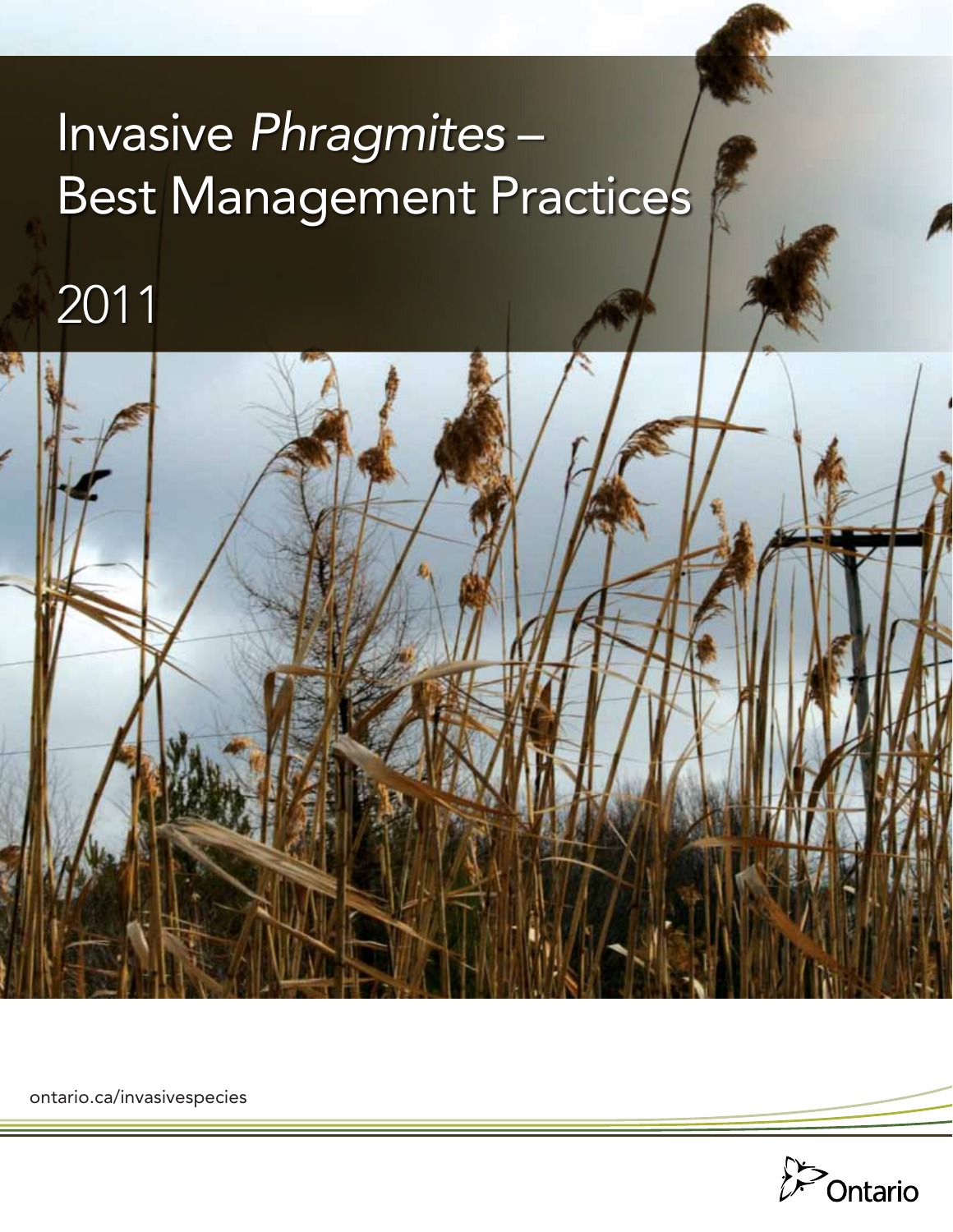This document should be cited as follows: Ontario Ministry of Natural Resources, Invasive *Phragmites* – Best Management Practices, Ontario Ministry of Natural Resources, Peterborough, Ontario. Version 2011. 17p.

Front cover photo courtesy of Ontario Federation of Anglers and Hunters.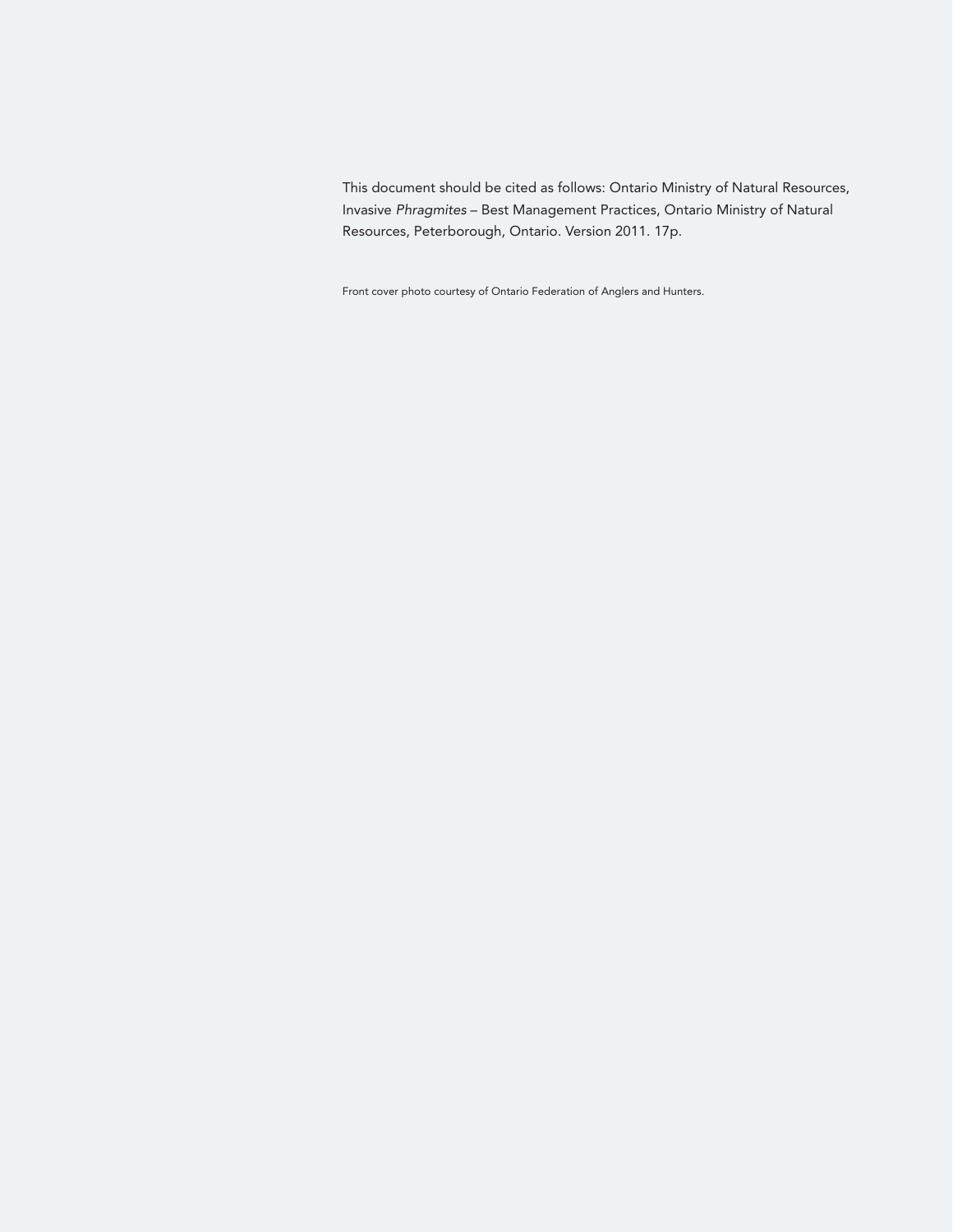### Table of Contents

| How to Prevent the Spread of Invasive Phragmites 7 |
|----------------------------------------------------|
|                                                    |
|                                                    |
|                                                    |
|                                                    |
|                                                    |
|                                                    |
|                                                    |
| Hand-pulling or Mechanical Excavation 15           |
|                                                    |
|                                                    |
|                                                    |
|                                                    |

| Best Management Practices for Invasive Phragmites |  |
|---------------------------------------------------|--|
|                                                   |  |
|                                                   |  |



Photo courtesy of Dave Featherstone.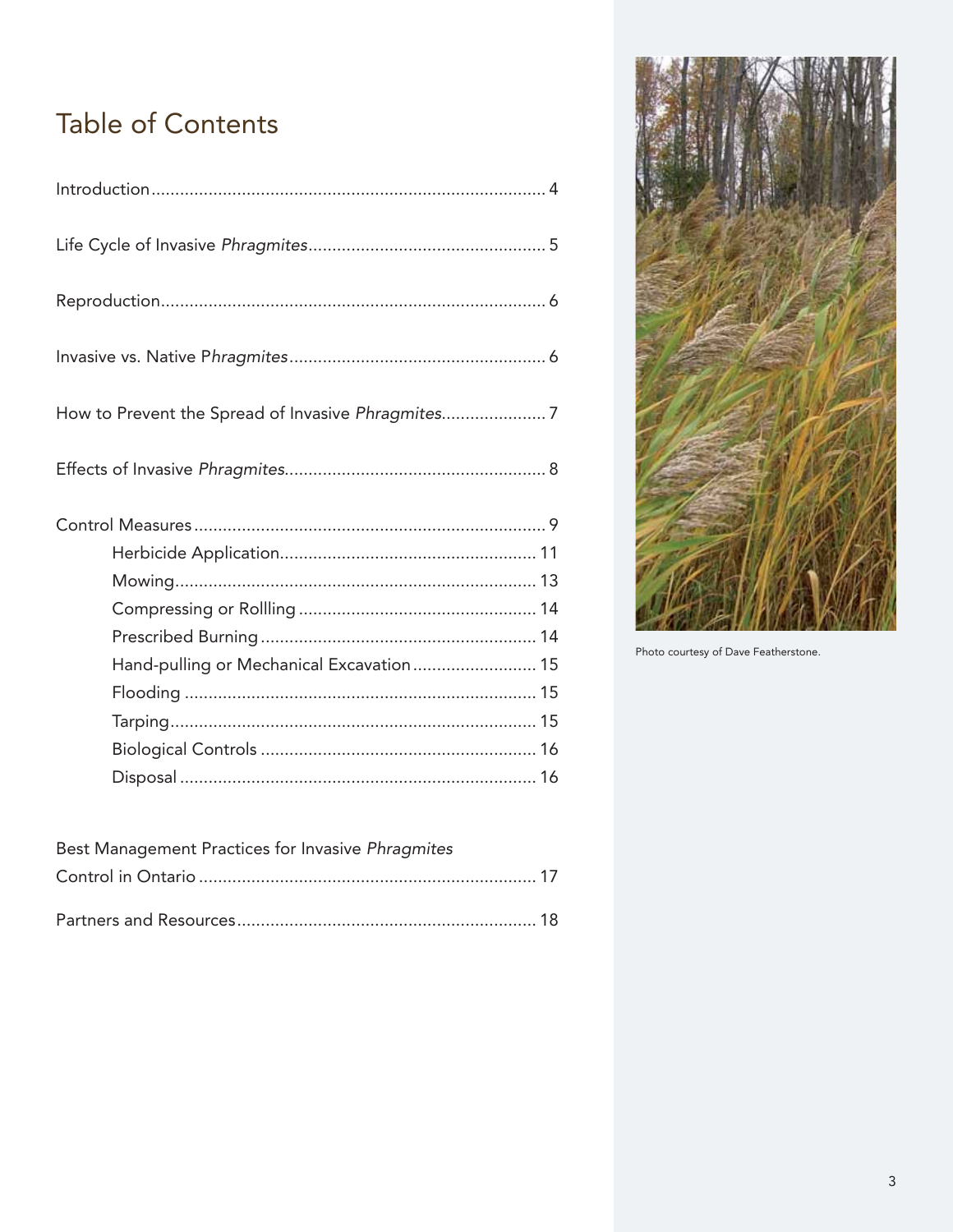

Photo courtesy of Janice Gilbert, MNR.

#### Introduction

The Best Management Practices (BMPs) outlined in<br>this document are designed to provide guidance<br>for controlling the invasive plant Phragmites<br>australis subsp. australis (sommon road) within sonsitive this document are designed to provide guidance for controlling the invasive plant *Phragmites australis* subsp*. australis* (common reed) within sensitive habitats (i.e., wetlands, dune ecosystems). These BMPs are also relevant for invasive *Phragmites* control in other areas, including transportation and utility corridors and privately owned properties. Controlling invasive *Phragmites* in these sites is strongly encouraged since they represent potential vectors that can spread *Phragmites*, creating new stands and causing reintroductions of the plant across the province. These guidelines were developed to assist with natural resource management and to compliment initiatives outlined in the Ontario Ministry of Natural Resource's policy and directives pertaining to the preservation of biodiversity, protection of Species at Risk (SAR), and control of

invasive species. The BMPs are based on the most effective and environmentally safe *Phragmites* control practices known from research findings, field trials, and experience. Further, they are based upon the most recent information available to date and as new research findings emerge, are subject to change. They adhere to Municipal, Provincial and Federal legislation with respect to herbicide usage, habitat disturbance, and SAR protection. The BMPs are intended to promote a consistent approach to the management of this invasive plant throughout Ontario to support a more effective and efficient control network.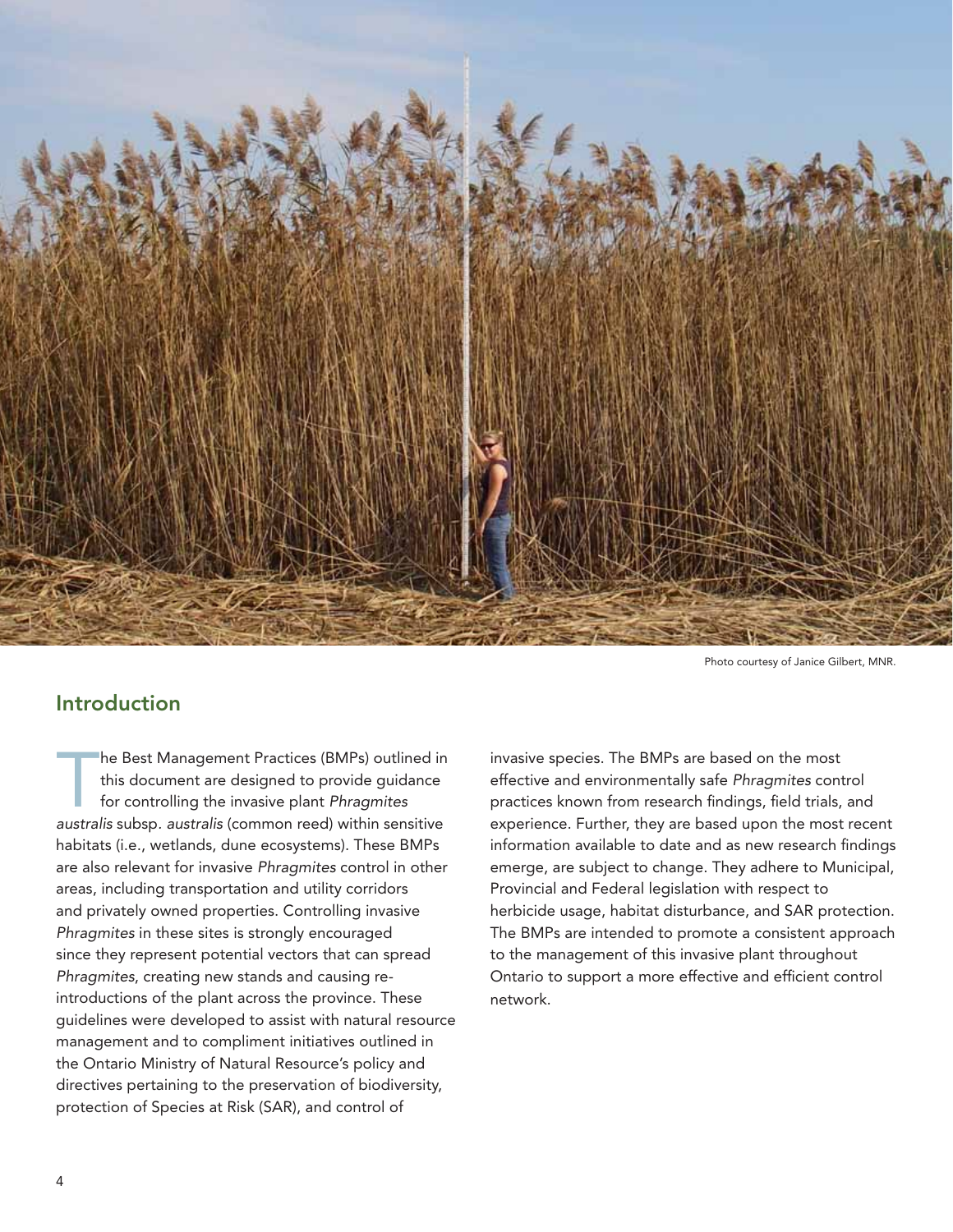*Phragmites australis* subsp. *australis* (Common reed) is an invasive perennial grass that is causing severe damage to coastal wetlands and beaches in North America. Identified in 2005 as the nation's "worst" invasive plant species by researchers at Agriculture and Agri-food Canada, invasive *Phragmites* was transported from Eurasia and introduced to North America through a variety of different means, and has been causing noticeable detriment to Canadian coastal and wetland areas for several decades. While it is surmised that *Phragmites* was first introduced along the eastern seaboard, invasive *Phragmites* plants have been identified and located farther west and north of the original point of introduction. Invasive *Phragmites* is currently sold through the horticultural trade as an ornamental plant, and can be spread through various methods, including wind or water.

Invasive *Phragmites* is a non-native plant that creates monoculture stands, which, in most cases, leads to a decrease in biodiversity and a destruction of habitat for other species, including SAR. In Ontario, invasive *Phragmites* has been identified across the southern part of the province, with scattered occurrences as far north as Georgian Bay and Lake Superior. The Ontario Ministry



stand (right). Note the varied vegetation and lower density of native *Phragmites* stalks on the left and the taller, higher density invasive *Phragmites* stalks on the right.

Native stand photo courtesy of Erin Sanders, MNR. Invasive stand photo courtesy of Janice Gilbert, MNR.

of Natural Resources, along with the support of several partners, is working towards controlling and managing invasive *Phragmites australis*.

The name *Phragmites* is derived from the Greek term *phragma*, meaning fence, hedge, or screen. Invasive *Phragmites* is a subspecies known as *Phragmites australis* subsp. *australis*, and is closely related to the native subspecies *americanus*. Much of the biomass of invasive *Phragmites* is found underground, in an intricate system of roots and rhizomes. Invasive *Phragmites* is an aggressive plant that easily out-competes native species for water and nutrients. Invasive *Phragmites* thrives in disturbed habitats, and is often among the first species to colonize a new area. Invasive *Phragmites*' ability to grow and spread rapidly allows the plant to invade new areas and grow into large monoculture stands in a short amount of time. Invasive *Phragmites* is also an allelopathic plant that actively secretes toxins from its roots into the soil which impede the growth of and even kill off neighbouring plant species. While invasive *Phragmites* prefers areas of standing water, the roots can grow to extreme lengths, allowing the plant to survive in areas with lower water levels by reaching groundwater that is deep below-ground. Invasive *Phragmites* is sensitive to high levels of salinity, low oxygen conditions, and drought, all of which can limit the viability of seeds or rhizome fragments.

#### Life Cycle of Invasive *Phragmites*

It is important to note that these are general timelines which may vary among sites. Determining the best time period for implementation of a management plan will be site-dependent.

- Dormant: November-March
- Germination: April-May
- Primary vegetative growth: June–July
- Flowering: August–September
- Figure 1: A native *Phragmites stand (left) and an invasive Phragmites* **Follocation of nutrients: September–October**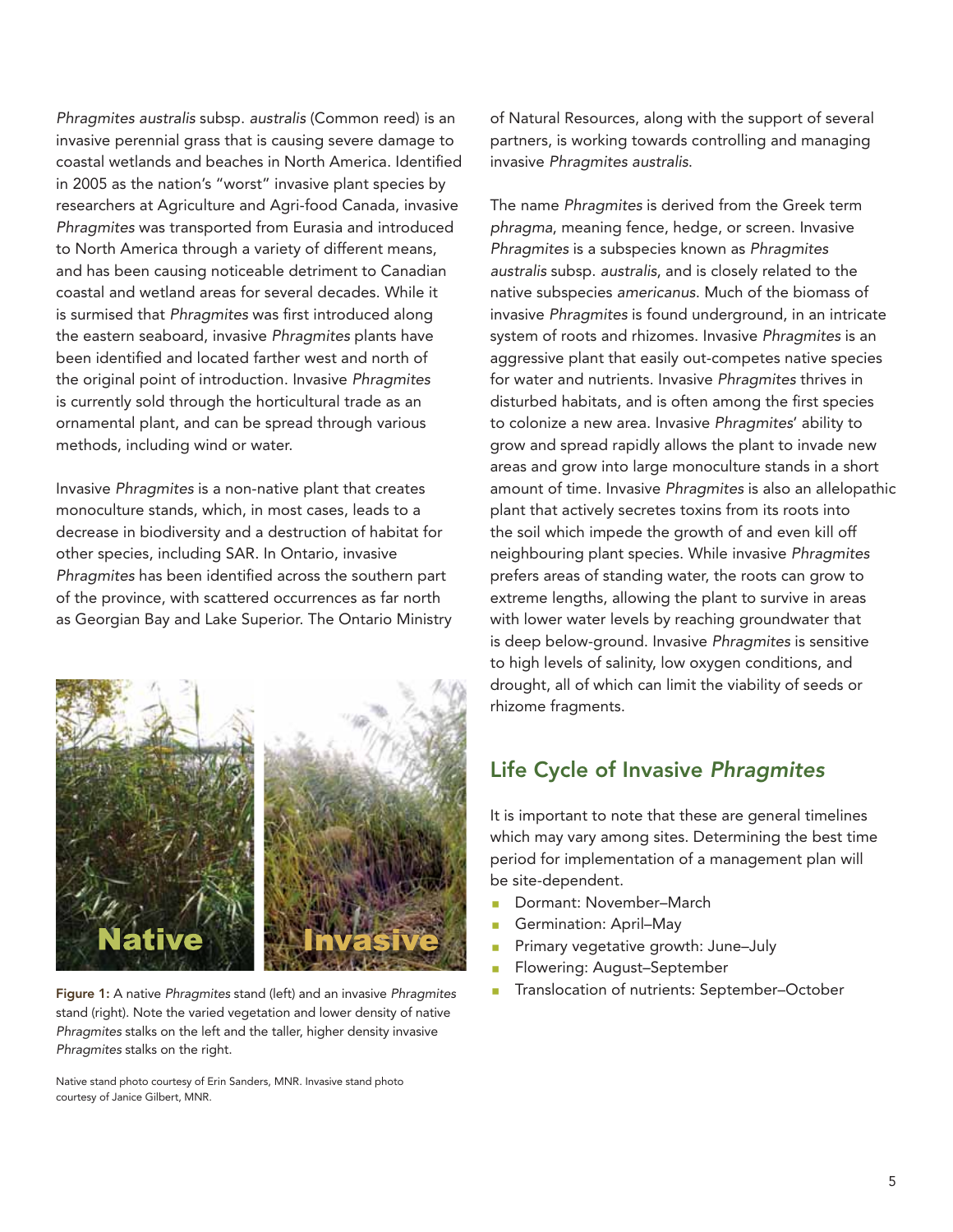#### Reproduction

Invasive *Phragmites* can reproduce through the dispersal of seeds or roots via rhizomes, or stolon fragments. Dispersal can occur via natural modes of transportation such as water, air, or animal movement, as well as through human actions and equipment including the horticultural trade, boats, trailers, or ATVs. Invasive *Phragmites* rhizomes can grow horizontally several metres per year, while the vertical growth rate is up to 4 cm per day; the plants can produce thousands of seeds annually. While the primary method of reproduction is vegetative as stands spread through the extensions of rhizomes, invasive *Phragmites* seeds are viable, and can lead to the establishment of new populations.

#### Invasive vs. Native *Phragmites*

The invasive subspecies (*australis*) of *Phragmites* is similar to a native species (subspecies *americanus*), and it is imperative that a stand be identified as either invasive or native *Phragmites* before implementing a management plan. Additionally, when large-scale control is indicated, any stands of native *Phragmites* should be protected from the control measures. Unlike the invasive strain, native *Phragmites* does not require control since it rarely develops into monoculture stands, does not alter habitat, has limited impact on biodiversity, and does not deter wildlife.

While there are several morphological differences that can be considered, it can be difficult to discriminate between the species, and genetic analysis may be necessary in order to accurately determine whether a stand is comprised of invasive or native *Phragmites*. Some identifying characteristics include (but are not exclusive to):

- **Stand height**
- Stand density
- Stem colour
- Leaf colour
- Seedhead density



Figure 2: A native *Phragmites* stem (left) and an invasive *Phragmites*  stem (right). Note the reddish brown native stem on the left, and the tan/beige invasive stem on the right.

Native stand photo courtesy of Erin Sanders, MNR. Invasive stand photo courtesy of Janice Gilbert, MNR.

|                         | <b>Native Phragmites</b>                       | <b>Invasive Phragmites</b>                           |  |  |
|-------------------------|------------------------------------------------|------------------------------------------------------|--|--|
| <b>Stand height</b>     | No taller than 2 metres                        | Up to 5 metres (15 feet)                             |  |  |
| <b>Stand density</b>    | Sparse, interspersed<br>with native vegetation | Dense monoculture, up to<br>100% invasive Phragmites |  |  |
| Stem colour             | Reddish-brown                                  | Beige, tan                                           |  |  |
| Stem texture            | Smooth and shiny                               | Rough and dull                                       |  |  |
| <b>Stem flexibility</b> | High flexibility                               | Rigid                                                |  |  |
| Leaf colour             | Yellow-green                                   | Blue-green                                           |  |  |
| Leaf sheaths            | Fall off in fall, easily<br>removed            | Remain attached,<br>difficult to remove              |  |  |
| Lower glume             | $3.7 - 7$ mm                                   | $2.6 - 4.2$ mm                                       |  |  |
| <b>Flower timing</b>    | Early (July-August)                            | Intermediate<br>(August-September)                   |  |  |
| <b>Seedhead density</b> | Sparse, small                                  | Dense, large                                         |  |  |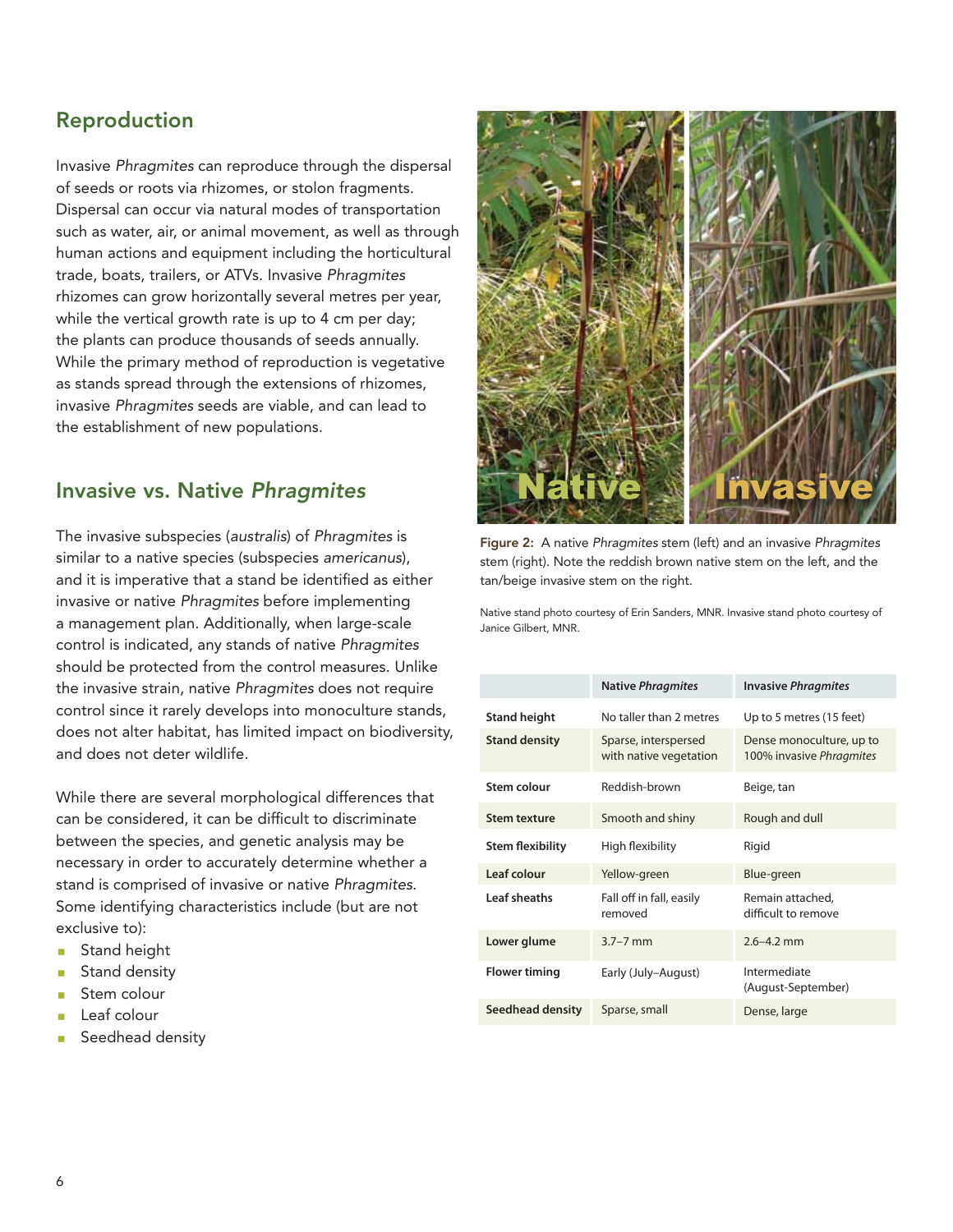Invasive *Phragmites* stands can grow up to 5 metres tall (15 feet), and grow much more densely than native *Phragmites*, with up to 200 stems per square metre. These near-monoculture stands create areas that are low in biodiversity, and are composed of a high percentage of invasive *Phragmites*, up to 100%. Native *Phragmites* does not grow as tall as the invasive subspecies, and does not out-compete other native species, allowing for a higher level of diversity of native vegetation within a stand (Figure 1). Invasive *Phragmites* stems are generally tan or beige in colour with blue-green leaves and large, dense seedheads, in contrast to the reddish-brown stems, yellow-green leaves, and smaller, sparser seedheads of native *Phragmites* (Figure 2, 3, and 4). While it is suspected that cross-breeding may occur between invasive and native *Phragmites* plants, hybridization has only been produced in laboratory settings, and no hybrids have been confirmed in the field. Where the plant is found in certain environmental conditions such as those that occur along sandy coastal shorelines and deep water systems, the morphological differences described above are not definitive. In these cases, it is recommended that a *Phragmites* expert be consulted or DNA analysis be performed.

#### How to Prevent the Spread of Invasive *Phragmites*

- Do not purposely plant it: Invasive *Phragmites*  is available for purchase at garden and horticultural centres, but gardeners should consider using only native plants in their water gardens. By choosing to not plant invasive *Phragmites* in a garden, the risk of spread is limited.
- **Avoid transportation via equipment: When** leaving an area containing *Phragmites*, be sure to brush off clothing and clean off equipment on-site to avoid the transfer of seeds to new sites.
- Do not attempt to compost invasive *Phragmites*: Seeds and rhizomes can survive and grow in a compost heap, creating a new stand or dispersing to other areas. In order to dispose of invasive *Phragmites*, plants should be dried and burned or disposed of in the garbage or at a landfill.



Figure 3: A native *Phragmites* leaf (bottom) and an invasive *Phragmites* leaf (top). Note the yellow-green native *Phragmites* leaf, and blue-green invasive *Phragmites* leaf above.

Photo courtesy of Erin Sanders, MNR.



Figure 4: A native *Phragmites* seedhead (top) and an invasive *Phragmites* seedhead (bottom). Note that the native *Phragmites* seedhead is smaller and sparser compared to that of the invasive *Phragmites*.

Photo courtesy of Erin Sanders, MNR.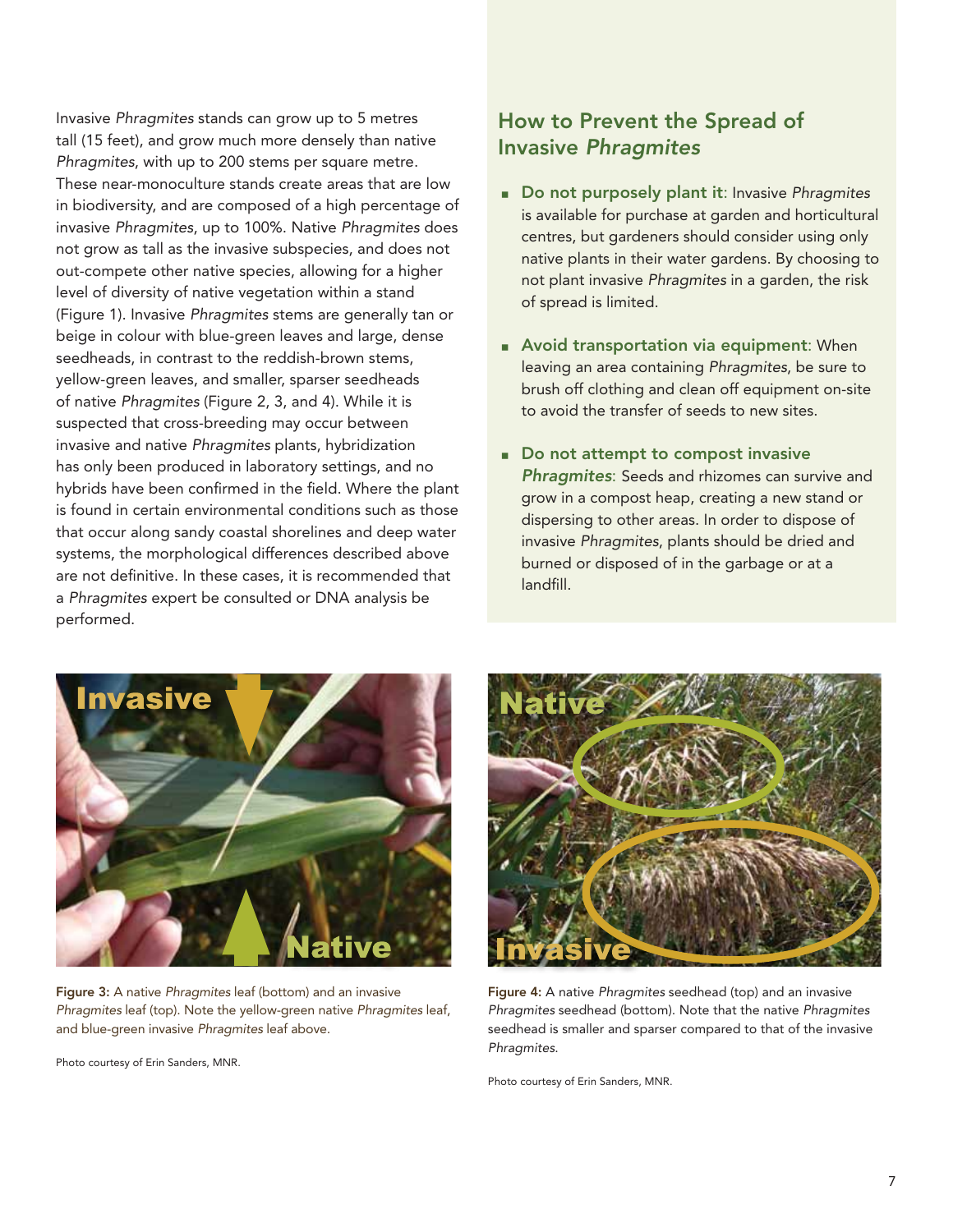#### Effects of Invasive *Phragmites*

- **Loss of biodiversity and species richness:** Invasive *Phragmites* causes a decrease in biodiversity by creating monoculture stands. *Phragmites* stands crowd out native vegetation and hinder native wildlife from using the area, resulting in a decrease in both plant and animal biodiversity.
- Loss of habitat: Monoculture *Phragmites* stands result in a decrease in available natural habitat and food supply for various wildlife species, which may include Species at Risk. Invasive *Phragmites* stalks are rigid and tough, and do not allow for wildlife to easily navigate through or nest in a stand.
- Changes in hydrology: Invasive *Phragmites* displays very high metabolic rates, which can lead to changes in the water cycles of a system. Monoculture stands of invasive *Phragmites* have the ability to lower water levels, as water is transpired at a faster rate than it would be in an area of native vegetation.
- Changes in nutrient cycling: Invasive *Phragmites* stalks are made of a very inflexible structural material which breaks down very slowly. This slows the release of nutrients and leaves a high proportion of recalcitrant biomass (carbon) in the standing dead stalks.
- Increased fire hazards: A stand of invasive *Phragmites* is composed of a high percentage of dead stalks, with a lower percentage of live growth. Dead stalks are dry and combustible, increasing the risk of fires.
- **Economic and social impacts:** Invasive species such as *Phragmites* can have many negative effects on economic and social issues. Effects on agriculture and crops can lead to economic losses, while monoculture stands can affect property values, and raise aesthetic concerns.



Figure 5: A study site at MacLean's Marsh, using 5% glyphosate. Before: Pre-treatment, 2007. After: Post-treatment, 2008. Note: There was no standing water in this area at the time of treatment.

Photos courtesy of Janice Gilbert, MNR.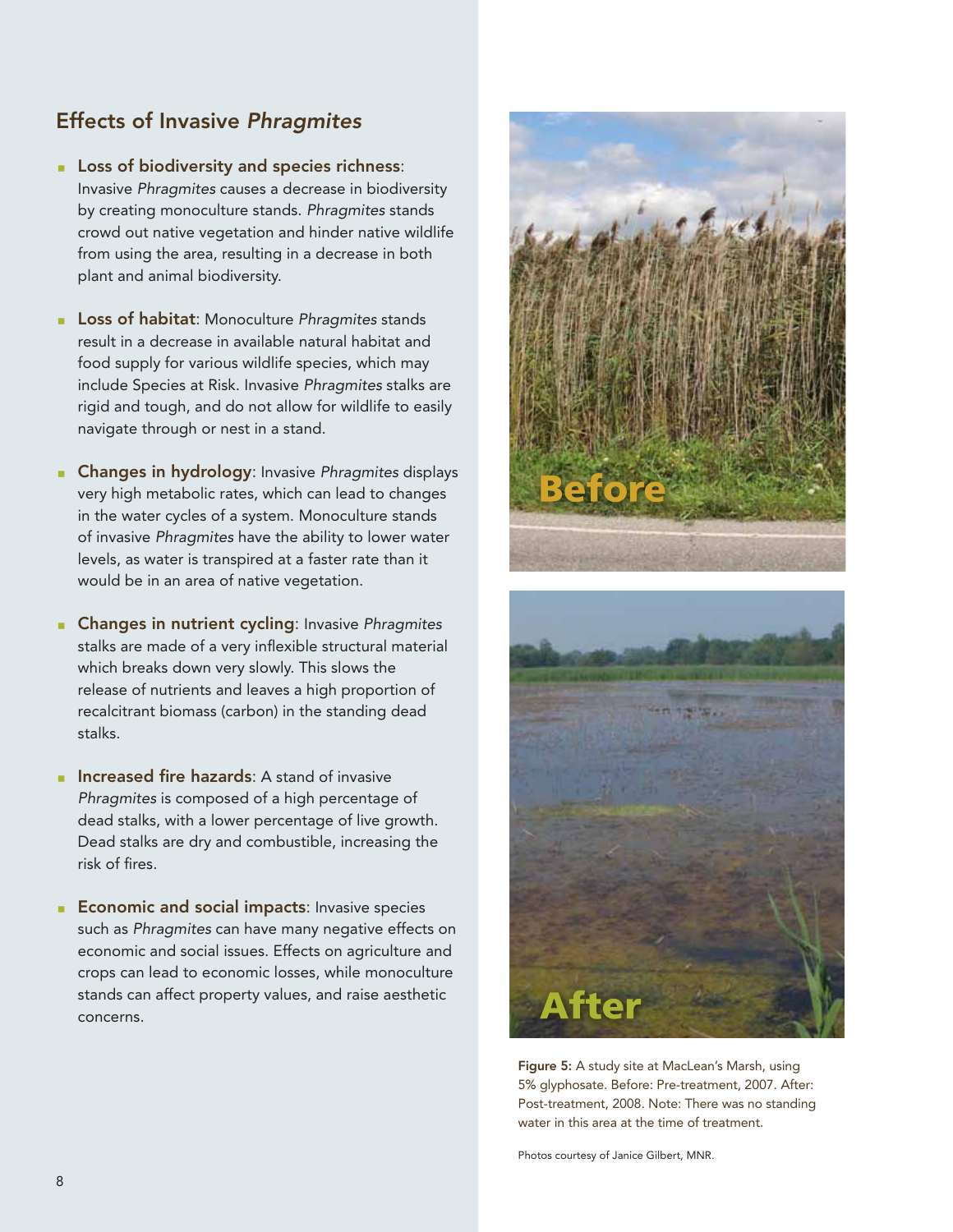#### Control Measures

Controlling invasive *Phragmites* before it becomes well-established will reduce the environmental impacts, time, and costs. The effectiveness of early detection and reporting is greatly increased through public education. Proper identification of the plant as the invasive *Phragmites* species is critical. Once the existence of the plant in an area has been confirmed, a control plan should be developed and implemented in a timely fashion following best management practices (BMPs).

Since these BMPs are designed to assist with *Phragmites* control in natural habitats, consideration must be taken with regard to site specific conditions such as native plant diversity, wildlife usage, and water table fluctuations. It is strongly recommended that a detailed inventory of each site be completed prior to initiating control efforts. This will help ensure that the proper control methods and timing are selected, thus minimizing negative impacts to the system. Recreational usage as well as human and domestic animal presence around control sites must also be taken into consideration especially when herbicides are being used.

Due to the extensive underground rhizome system created by invasive *Phragmites*, the use of a single control measure is not always effective, as disturbance to an area may actually increase the density and spread of an invasive *Phragmites* stand. The Ontario Ministry of Natural Resources recognizes the need for an integrated pest management (IPM) plan, which comprises two or more methods, and these long-term plans should be created in a site-specific manner. Furthermore, long-term management plans should follow up initial treatments with frequent monitoring and re-assessment, as well as subsequent treatment if necessary, using whichever measures are likely to be most effective in that area. In order to determine which combination of control measures will be most effective in a given area or situation, there is a consistent need for case-by-case assessments. It is important to note that once an invasive



Photo courtesy of Francine MacDonald, OFAH.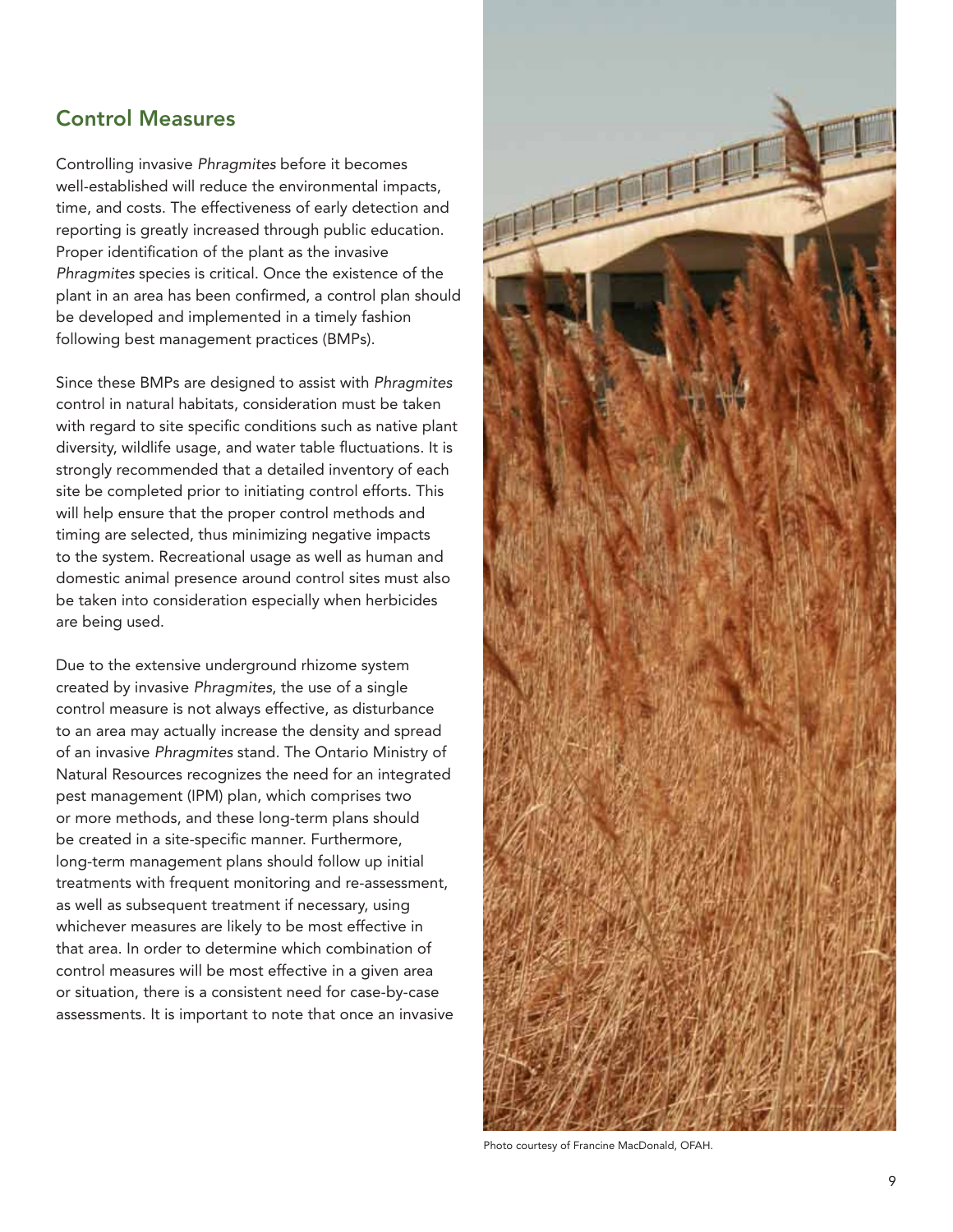

Photo courtesy of Janice Gilbert, MNR.

*Phragmites* stand has been established, it is very difficult to completely eradicate the stand, and that IPM plans are meant to control and mitigate the invasive population as effectively as possible.

Management options for the control of invasive *Phragmites* include mechanical excavation, flooding, herbicide application, and prescribed burning. However, none of these methods are fully effective when used alone. When used improperly, these control measures may actually worsen the problem. As indicated by current research and field experience, the most effective management plan for most situations includes a combination of herbicide application, cutting/rolling, and prescribed burning, following very strict timelines. Site conditions and access will dictate which options are best-suited for controlling invasive *Phragmites*. Due to herbicide label restrictions that prohibit the use of the herbicide in or over water, sites that are flooded with water for the entire growing season cannot be controlled using the available herbicides. This limits control options, and unfortunately, for some sites, none of the currently available options may be feasible or effective. When performing these control measures, it is important to limit wildlife disturbance and damage to habitat, and determine the best treatment timing.

It is recommended that all sites to be controlled for invasive *Phragmites* first undergo an assessment of the flora present and wildlife usage. The results of such an assessment will help to direct the best course of action for control with the least impact to the habitat that is to be protected, as well as any plants that are to be preserved. The presence of SAR flora or fauna at the site should become the greatest consideration in control planning. There are a number of mitigation efforts that can be put in place to reduce potential harm to plant SAR, including timing. In some cases, the leaves of mature SAR plants may be stripped to reduce exposure to herbicide mist, or the plants may be covered during spraying. Coastal habitats such as wetlands and dune systems provide invaluable habitat for a high number of SAR. Knowledge of the habitat usage requirements of the particular species observed at the site for each life cycle component will provide the information required to design measures that significantly reduce harm to these animals.

The success of the initial control project is dependent upon a number of factors including stand density, accessibility, and the range and effectiveness of control options employed. Complete eradication of invasive *Phragmites*, particularly in well-established stands, is rarely achieved after one treatment. Depending upon the site, annual visits and touch up control work will likely be required for a few years after initial treatment takes place. The need to inspect the site for new invasions and subsequent treatments should significantly decline over time. It is strongly recommended that post-treatment assessments be conducted to track control efficacy and guide future management. After treatment, the residual seedbank of native plants in an invasive *Phragmites* stand is usually able to repopulate the area, and regeneration of native plants should be seen in the subsequent growing seasons. Some sites may require seeding or planting of desired vegetation post-treatment, particularly if plant diversity before the establishment if invasive *Phragmites*  was depressed due to the presence of other invasive plants or other factors.

It is critical to ensure that all necessary permits are obtained and regulations followed with regards to strategies such as herbicide application and prescribed burning. When controlling or removing invasive *Phragmites*, care should be taken to minimize disturbance, and cause as little damage as possible to native vegetation and wildlife.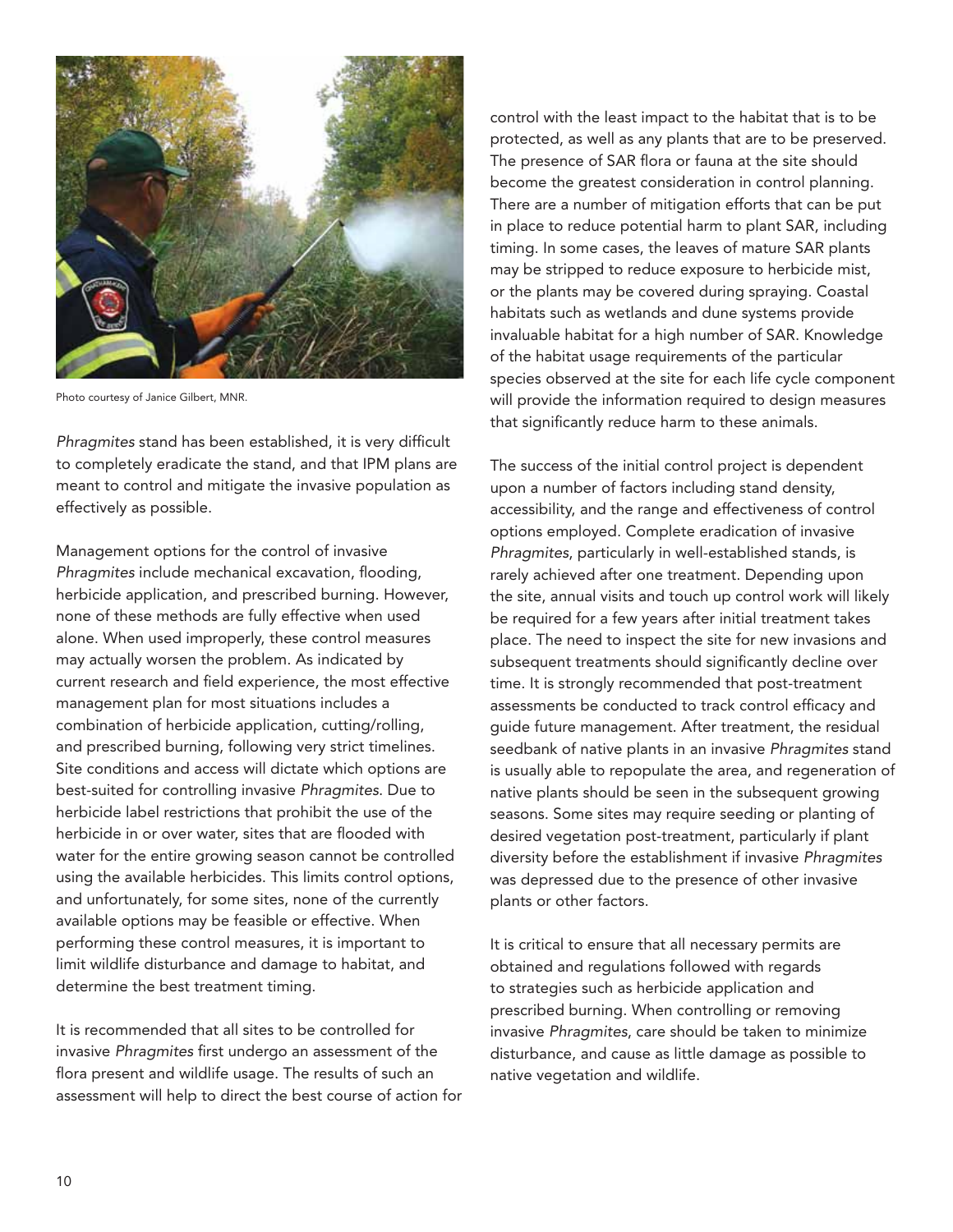#### Herbicide Application

In order to eradicate an invasive *Phragmites* stand, it may be necessary to apply herbicides. While using herbicides is not always an ideal solution, it is important to bear in mind that, in some situations, the detrimental effects of allowing invasive *Phragmites* to flourish can far outweigh the negative effects of pesticide use.

There are many regulations surrounding the use of chemicals for the control of invasive species, and specific precautions must be taken before applying herbicides, as well as necessary permits obtained from the appropriate governing bodies. In Ontario, herbicide storage, use, transport, and sale is regulated under the *Pesticides Act* and Regulation 63/09, which can be viewed at the following link: www.e-laws.gov.on.ca/html/source/regs/ english/2009/elaws\_src\_regs\_r09063\_e.htm#BK37

While there are regulations regarding the use of herbicides for forestry or agricultural operations, this BMP document focuses on control measures for natural resource management. Section 33 under Regulation 63/09 provides an exception for Class 9 pesticides (i.e., pesticides that are prohibited for cosmetic use purposes) to be used for natural resource management purposes. Class 9 pesticides can be used by the following persons, if they hold the appropriate exterminator license:

- an employee of MNR;
- an employee of a Conservation Authority;
- an employee of a body having a written agreement with MNR to manage natural resource features; or
- a licensed exterminator providing a service to MNR, a Conservation Authority, or a body responsible for managing a natural resource management project under a written agreement with MNR.

If the extermination will be done by a body not mentioned above, including private landowners, then in order to apply a banned herbicides for the control of invasive species, a written Letter of Opinion is required from the Branch or Regional Director of the Ministry of Natural Resources. Depending on the site, other agency approvals may also be necessary. Furthermore, proper

public notification signage as prescribed in Regulation 63/09 is required to be posted at all treated areas. When using an herbicide, it is a legal requirement to follow the directions found on the label, while adhering to all provincial and federal regulations.

The expenses associated with herbicide application are not subsidized by MNR, and can vary. Expenses may include the costs of the chemicals, equipment, and hiring trained personnel.

#### *Herbicide type:*

When selecting an herbicide, there are many factors that should be considered. It would be best to choose an herbicide that is specifically designed for use on grass species, as opposed to broad-spectrum herbicides which kill all plants. Herbicides with high animal LD50 values indicate low acute toxicity levels for wildlife. Herbicides that are broken down microbially into harmless compounds have a short half-life, and are preferred. Herbicides used for *Phragmites* control should be able to translocate from the application site (usually the leaves or stems) down to the roots, effectively killing the entire plant.

In North America, there are two herbicide active ingredients that have been shown to be effective in *Phragmites* control: glyphosate and imazapyr. Both herbicides are formulated into products under a range of common or brand names, and have shown similar effects in killing invasive *Phragmites*. Imazapyr is a more effective herbicide, but is also more expensive than glyphosate. Research in the United States has indicated that using a management plan that combines the two herbicides can decrease costs, while maintaining high levels of efficacy. Ideally, alternating herbicide active ingredients also decreases the chances of *Phragmites* developing resistance to one or the other herbicides.

Information and regulations regarding the use of herbicides, including precautions, storage, disposal, solution concentrations, and buffer zones can be found on the following website: http://pr-rp.pmra-arla.gc.ca.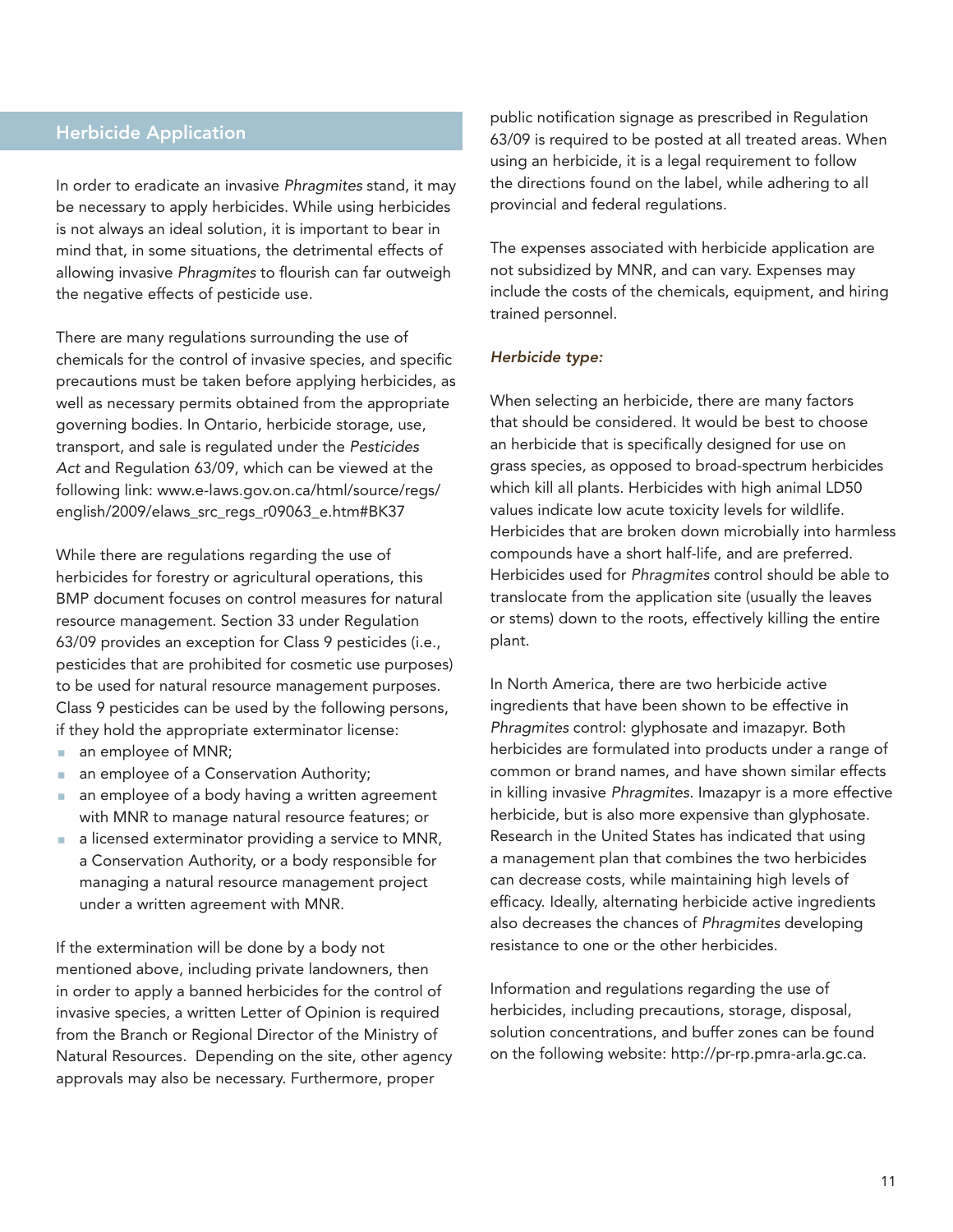#### *Methods of application:*

In Ontario, Roundup Ultra2 and Roundup WeatherMAX are classified in Class 4, and contain an ingredient (glyphosate) that is classified as a prohibited herbicide in Class 9 under the *Pesticides Act* and must be applied by an appropriately licensed exterminator. Roundup Ultra2 and Roundup WeatherMAX cannot be applied by aircraft or in areas that contain standing water. However, herbicides can be applied to a stand of invasive *Phragmites* through a variety of methods, including spraying and wicking. Choosing an appropriate method will depend on the characteristics of the site, as well as the logistics of the overall management plan for the area. Because Roundup Ultra2 and Roundup WeatherMAX are broad-spectrum herbicides, is it important to target monocultures or stands that are composed of a large fraction of invasive *Phragmites*, and limit application to the upper canopy, avoiding native vegetation growing in the understory. However, even in lower-density stands, the use of herbicides can be effective, since less chemical is needed to control a stand, and native species have been shown to respond well once the invasive *Phragmites* is removed.

Spraying herbicides is effective for dense monoculture stands of invasive *Phragmites*. Spraying herbicides directly onto the leaves of an invasive *Phragmites* stand using high pressure is a common method of herbicide application. Spraying can be performed with a small backpack sprayer or with a larger boom sprayer attached to an all-terrain vehicle (ATV) or similar vehicle. Backpack spraying is effective in areas where a boom sprayer cannot easily gain access, and is also more useful in *Phragmites* stands which are intermixed with native vegetation or for follow-up to a previously treated stand, as the backpack method allows for targeted spraying. Larger sprayers can effectively target dense stands that are larger in area. When spraying, it is important to work within weather and wind conditions that limit any nontarget drift to plants or wildlife present in the area.

Wicking or daubing is effective for small stands, and allows for the application of an herbicide to specific plants, while avoiding native vegetation. Hand-wicking involves direct contact with each individual *Phragmites*



Photo courtesy of Janice Gilbert, MNR.

stalk using an absorbent glove which has been soaked in the herbicide, while daubing employs the use of an applicator to directly apply the herbicide to the plants. These methods are also useful in situations where wind and weather conditions do not allow for spraying. However, hand-wicking is labour-intensive, and may be difficult to perform on tall stands or stands where not all of the plants are easily accessible.

It is important to note that for all applications methods, the glyphosate must be translocated from the application site to the roots. If the stems are broken during the application, the glyphosate will not be able to move to the roots, and will thus provide unsatisfactory results.

#### *Concentration:*

The concentration of the herbicide in a spray or wicking treatment will affect the ability of the pesticide to enter and control the plant. When using an herbicide, the label directions must be followed as required by federal legislation. In addition, this is also a requirement under the *Pesticides Act* and Regulation 63/09. Information regarding the appropriate mixing instructions of the pesticide can be found product label.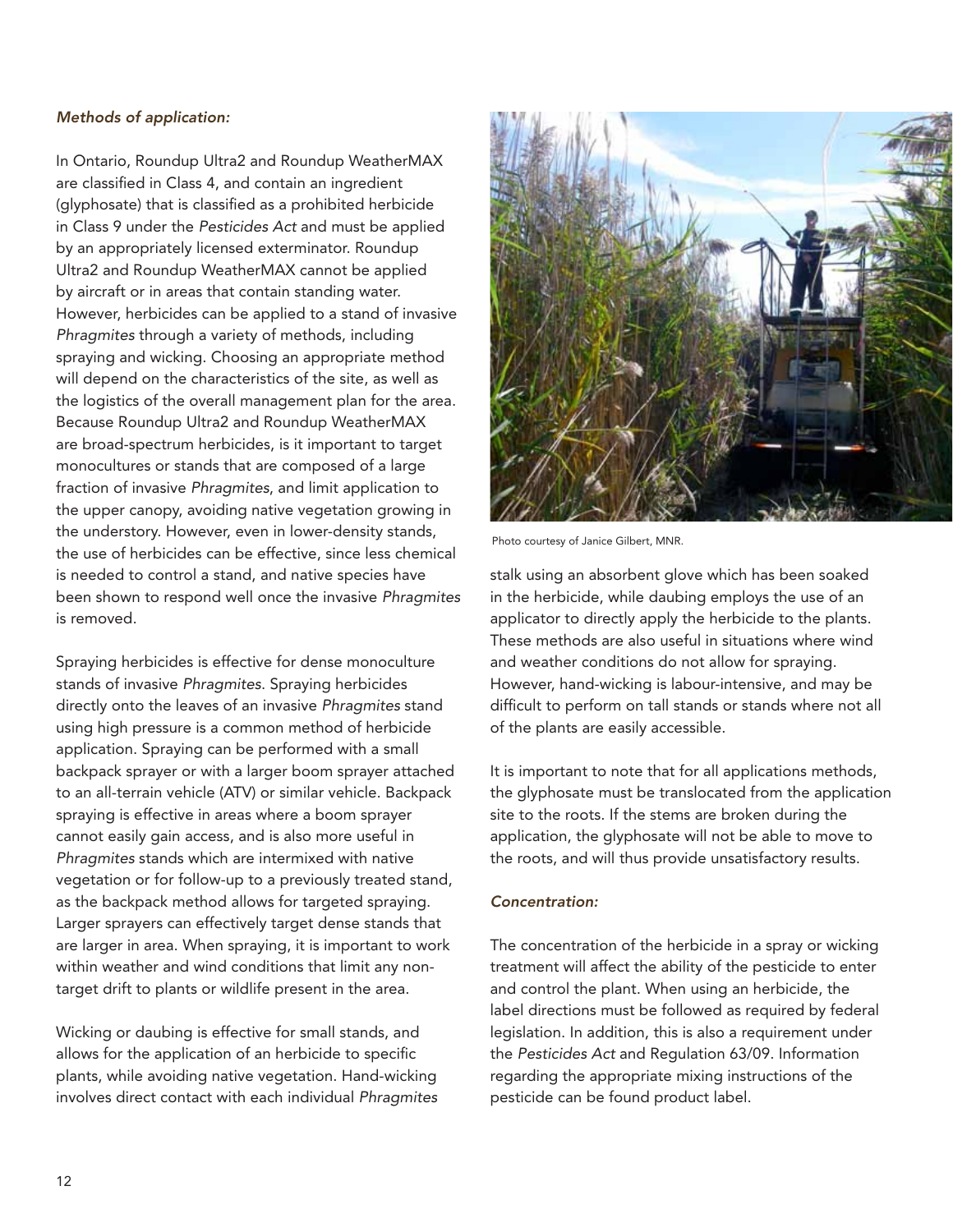#### *Timing:*

The optimum window for *Phragmites* control using an herbicide occurs between early spring, when plants begin to emerge, until late fall, when the first heavy frost causes significant die off. Within this window, there are a number of considerations to be made with regard to herbicide use program timing. If herbicide application is to be used on *Phragmites* stands that are flooded with water, then control using an herbicide must be postponed until all surface water is gone. For Great Lakes coastal habitats, water levels are generally highest in the spring, and depending on the weather, levels start to decline mid summer and continue declining throughout the fall. The extent and timing of the de-watered areas will be dependent upon site-specific topography and other conditions.

Habitat usage is another important consideration. Wildlife is rarely observed in the centre of large *Phragmites* stands, but is commonly observed in smaller, narrower stands, or at the edge of stands. Depending upon the type and density of wildlife usage, controlling *Phragmites* may be best left for late summer or fall when young animals are mobile and wildlife usage is generally far less.

By postponing spray events until late summer/early fall, most native plants will have become dormant or died for the season and/or their seeds will have matured. At this time, invasive *Phragmites* will still be translocating nutrients into the root system, and is capable transporting the herbicide into the roots. The invasive *Phragmites* remains active much later into the fall and is one of the last herbaceous plant species observed to mature and for stalks to die off naturally.



#### **Mowing**

Mowing of an invasive *Phragmites* stand can be performed using tools or by hand-cutting stems and seedheads. Mowing does not affect the root system of an invasive *Phragmites* stand, and if used as a standalone control method, cutting may stimulate the growth and increase the density of a stand. When considering mowing as a management method, it is important to be aware of soil moisture and other conditions that allow the soil to support heavy equipment, as these can impede the ease and efficacy of mowing, and lead to safety concerns. Mowing should be conducted in late July/early August, when most of the carbohydrate reserves are in the upper portion of the plant (i.e., during seed production or flowering). Mowing is considered to be a relatively lowcost method, and one that can be easily performed with minimal training. All clothing, boots, and equipment should be cleaned on-site to avoid the transportation and dispersal of invasive *Phragmites*. There are two mowing methods to consider:

- 1) As part of an IPM plan: Mowing or cutting an invasive *Phragmites* stand is an important component of an IPM plan. Mowing compacts the dead biomass, and allows for a more effective and efficient prescribed burn to follow. It also removes dead biomass, and allows for spot treatment of new invasive *Phragmites* growth, and for new native plants to grow. Herbicide treatment prior to mowing can help in reducing the moisture content of stalks and leaves. When combining mowing with herbicide application, mowing should occur at least two weeks after herbicide treatment, to allow for translocation of the herbicide to the roots.
- 2) As a standalone control method: In some cases, it is necessary to mow or cut an invasive *Phragmites* stand without the treatment with an herbicide. This is not an advisable method, as it has shown to be ineffective in controlling invasive *Phragmites*. However, if cutting is necessary, herbicides can still be applied to a mowed stand at the appropriate time of year. In low-nutrient sites it may be possible to stress the plants enough to

Photo courtesy of Janice Gilbert, MNR.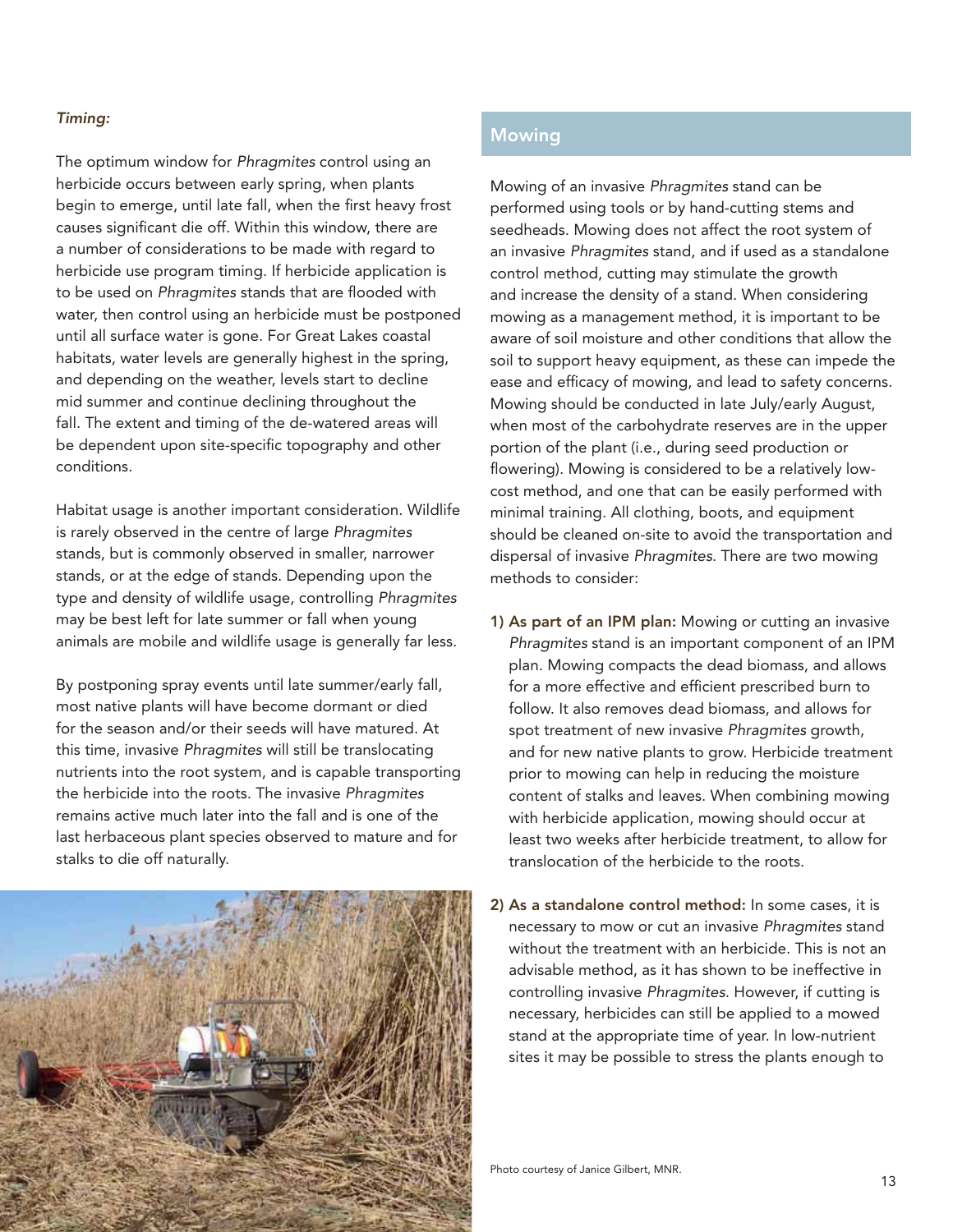dampen re-growth under a repeated cutting regime. If the seedheads of a plant are removed before nutrients can be provided to the root system, it may be possible to effectively exhaust the root reserves, causing the plant to die. Cutting must occur several times throughout the entire growing season over a course of several consecutive years for any improvements to occur.

When considering mowing as a standalone control method, it should be limited to areas that contain predominantly invasive *Phragmites*, to avoid broadscale mowing of other native vegetation. Invasive *Phragmites* stalks should be cut to a height of no taller than 10 centimetres. Mowing may occur more than once per season, and should be repeated the following seasons in order to control regrowth. Caution should be taken to avoid soil disturbance and the distribution of seeds or rhizomes, which may lead to increased growth and spread of the stand. Cut debris and leftover dead biomass should be removed to allow native vegetation to grow, and disposed of in the proper manner.

#### Compressing or Rolling

Compressing or rolling dead stalks using a roller acts in a similar manner to mowing or cutting. Similarly, compressing is not effective as a standalone control method for invasive *Phragmites*, and is most effective when used as part of an integrated management plan. Compressing compacts the dead biomass, and allows for a more effective and efficient prescribed burn to follow. It also allows for easier visibility and spot treatment of new invasive *Phragmites* growth. Compression or rolling may occur at any time after the plant is dead, once the herbicides have had an opportunity to translocate throughout the plants, killing the rhizomes and root system, and after any wildlife using the stand as habitat have vacated the area.



Photo courtesy of Ric McArthur.

#### Prescribed Burning

Prescribed burning is the planned and deliberate use of fire by authorized personnel, and it should be used as part of an integrated management plan, following herbicide application. The role of fire is to remove biomass that prevents establishment of native vegetation and to provide a source of material for vegetative reproduction. The maximum benefit from fire is obtained when it is done a minimum of two weeks after herbicide treatment, following mowing or rolling of the dead stalks. Prescribed burning without the prior use of herbicides is not an effective control method, and may encourage rhizome growth, leading to the spread or increased growth of a stand. It is strongly recommended that burning does not occur on standing dead *Phragmites* stands since this creates an extreme challenge for fire containment and a very high risk to personal safety. Prescribed burning should be used as a way to remove excess above-ground biomass and seeds, promoting native plant growth, and allowing for easier spot treatments of residual plants the following season. In an area that has already been treated with herbicides, prescribed burning should be conducted in the fall, after the herbicides have had an opportunity to translocate throughout the plants, killing the rhizomes and root system. Prescribed burning can also be used in the spring season for sites that are not flooded with water. Burning of the dead material has been observed to speed native plant species establishment. The removal of the "straws" through burning assists to drown surviving plants in areas that do flood lessening *Phragmites* re-emergence.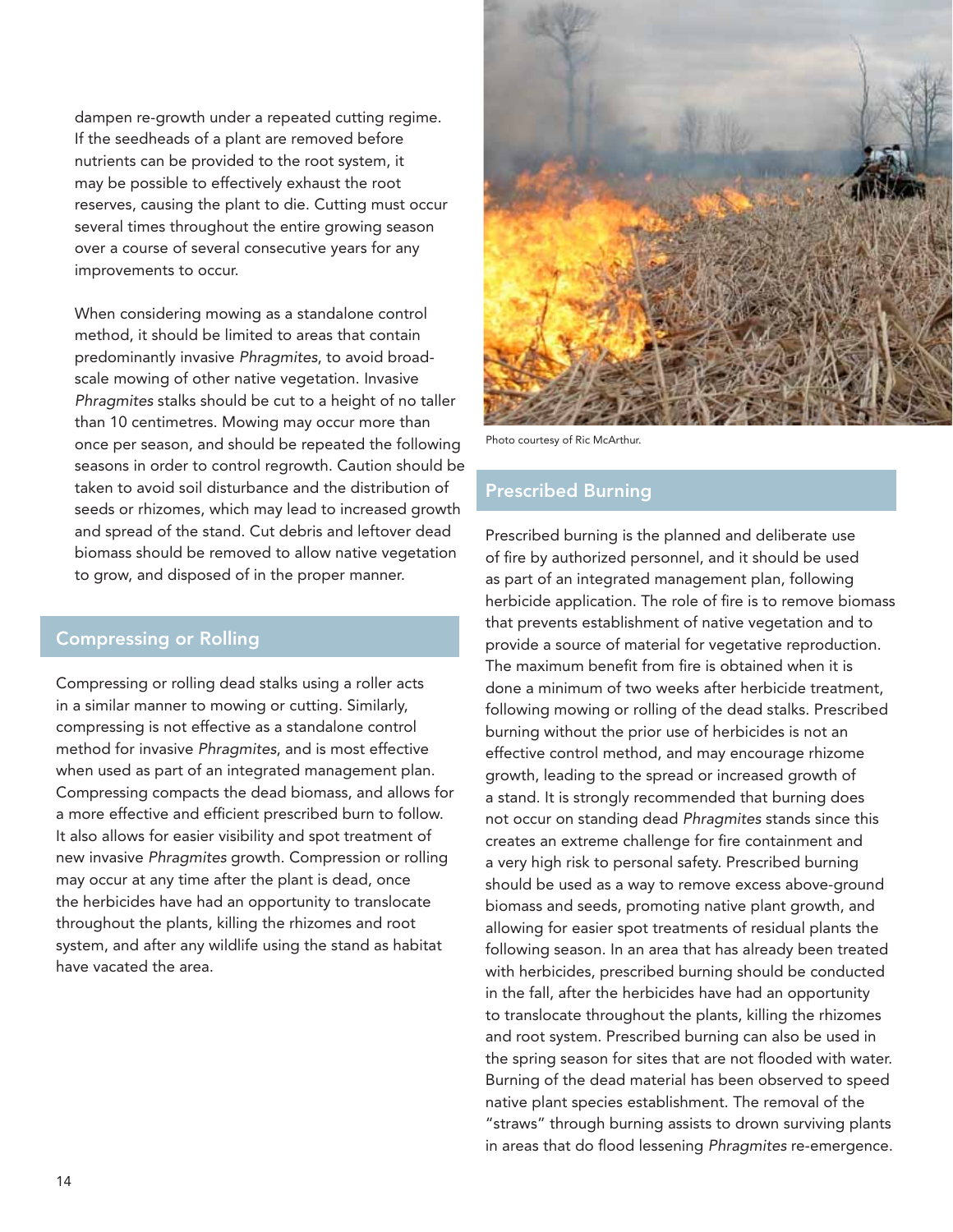Prescribed burning should always be performed by authorized personnel, following federal and provincial guidelines and regulations. Prescribed burning is costeffective and ecologically sound, and if done on sites with other fire-tolerant species, may benefit the re-growth of native species.

#### Hand-pulling or Mechanical Excavation

Hand-pulling or mechanical excavation is not an advisable method, as it is very labour-intensive, and is ineffective in controlling invasive *Phragmites*. Mechanical removal is only advisable when it can be assured that no plant material remains on-site. When hand-pulling is the only option, it is most effective on plants that are less than two years old and found in dry, sandy soils. When removing invasive *Phragmites* plants manually, ensure that all portions of the rhizomes are removed from the ground, and that all parts of the plant are disposed of in the appropriate manner, as described in the section of this document titled "Disposal."



Photo courtesy of Darren Jacobs.

#### Flooding

The flooding of invasive *Phragmites* stands has varied results, and is a difficult method to undertake. In order to effectively flood an invasive *Phragmites* stand, the stand must be in an area in which water levels can be easily controlled. Before flooding, a stand should be cut to as low a height as possible. Flooding should occur in late summer, in order to maintain and promote native vegetation, while avoiding the reestablishment of invasive *Phragmites*. Water levels must be maintained at a minimum of 1.5 metres taller than the entire stand, and levels must be kept at this height for a period lasting at least 6 weeks, over the course of the growing season. In wet sites where this is not feasible, it may be possible to drown newly emerging plants in the spring with shallower water levels. In order for drowning to be effective, all standing dead biomass from previous years must first be removed either by cutting, rolling or burning. Removing all the remaining dead stalks, which normally extend above the water surface, reduces oxygen diffusion to the root system.

#### **Tarping**

Tarping or solarization of invasive *Phragmites* stands has shown varied results, and is not a recommended method of *Phragmites* control, as it is non-selective, and will affect all native vegetation as well as damage soil biota populations. Tarping works best in *Phragmites* stands that are found in areas of direct sunlight. Before tarping, the invasive *Phragmites* plants must be cut to less than 10 cm, and dead biomass must be removed or flattened. Black plastic tarp or geotextile sheets are then anchored over the area using stakes or weights; the tarps should cover a large buffer area beyond the perimeter of the *Phragmites* stand. Sunlight will cause high temperatures to develop under the plastic, which will eventually kill the plants. While this method is not labour-intensive, continual and frequent monitoring of the *Phragmites* plants along the perimeter is necessary, as there may be runners that grow out from beneath the tarp. The plastic tarp must stay in place for a minimum of six months, in order to ensure complete suppression of the invasive *Phragmites* stand.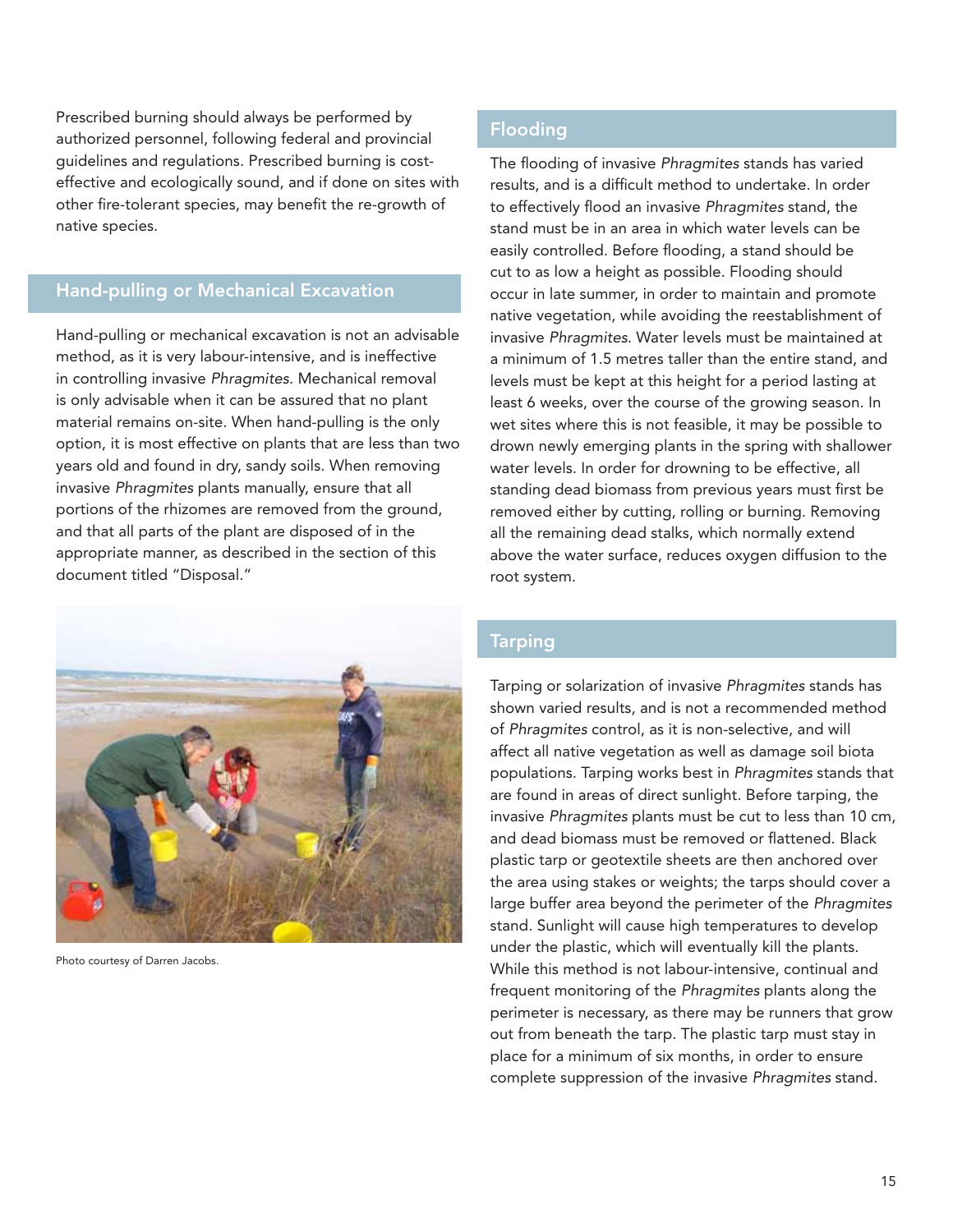

Photo courtesy of Janice Gilbert, MNR.

#### Biological Controls

Invasive species that are new to an area do not generally have the same predation pressure that they would in their native habitat. An effective way to manage invasive *Phragmites* would be to introduce a biological control. Currently, researchers at Cornell University in New York are investigating several insects that feed on *Phragmites* which occur naturally in North America, but at this time, there are no biological controls available for invasive *Phragmites*.

#### **Disposal**

Invasive *Phragmites* is a very vigorous species, and stands can establish from the dispersal of seeds or stolon fragments from the rhizome. Thus, care must be taken when transporting and disposing of trimmings from mowing or cutting of invasive *Phragmites* stands. Invasive *Phragmites* clippings should not be composted; cut plants should be bagged in thick plastic bags, and allowed to dry out or decay in the sun to kill all viable seeds and rhizomes. Dried and dead *Phragmites* plants can be burned or the bags must be disposed of at an appropriate municipal staging or disposal location, and it is advisable to contact local municipalities prior to disposal. All clothing, boots, and equipment should be cleaned on-site to avoid the transportation and dispersal of invasive *Phragmites*.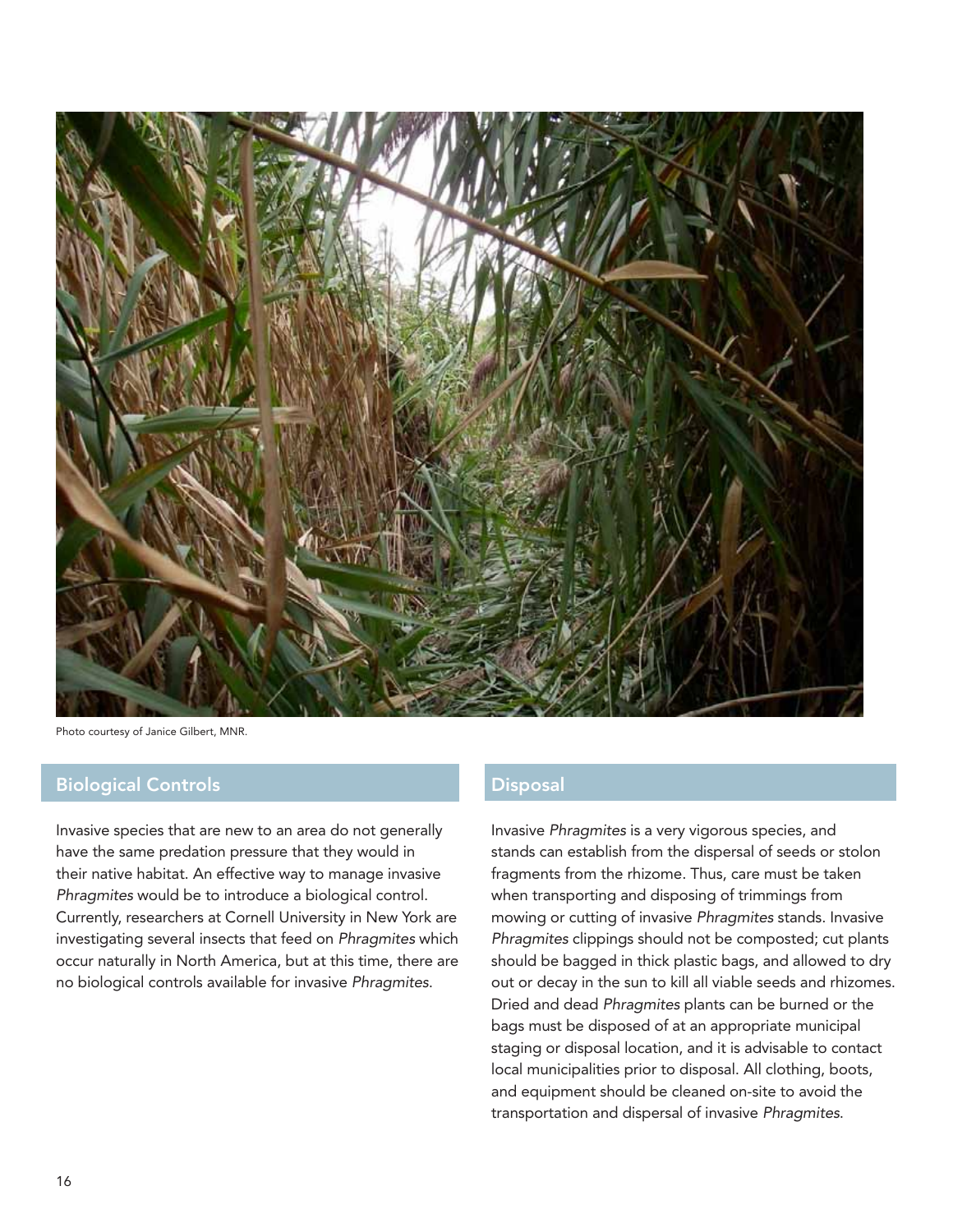#### Best Management Practices for Invasive *Phragmites* Control in Ontario

#### In *Phragmites* stands where there is standing water present:

- Herbicides CANNOT be applied.
- Cut/mow the stalks as low as possible.
- Tarping/solarization is another option, but may not be as effective in standing water.

#### In *Phragmites* stands where the water level can be controlled:

- Cut/mow the stalks as low a height as possible.
- **Maintain the water level so that it remains a minimum** of 1.5 m taller than the entire stand for a period of at least 6 weeks.

#### In *Phragmites* stands where there is no standing water present:

- Perform wildlife assessments.
- Time herbicide application appropriately.
- If necessary, mow or roll the stand to compact the dead biomass.
- If appropriate, perform a prescribed burn in the area.
- Monitor and perform follow-up treatments as necessary.

#### Partners and Resources

- Ontario Ministry of Natural Resources www.mnr.gov.on.ca
- Ontario Ministry of the Environment www.ene.gov.on.ca
- Environment Canada www.ec.gc.ca
- Government of Canada Invasive Species www.invasivespecies.gc.ca
- **n** Ontario Federation of Anglers and Hunters www.invadingspecies.com
- Ontario Invasive Plant Council www.stewardshipcentre.on.ca/ index.php/oipc\_pages
- Ontario Parks www.ontarioparks.com
- **Turkey Point Provincial Park** www.ontarioparks.com/english/ turk.html
- **Wasaga Beach Provincial Park** www.wasagabeachpark.com
- **Rondeau Provincial Park** www.rondeauprovincialpark.ca
- **Parks Canada** www.pc.gc.ca
- **C** Ontario Stewardship www.ontariostewardship.org
- **Conservation Ontario** www.conservation-ontario.on.ca
- **Canadian Wildlife Service** www.cws-scf.ec.gc.ca
- Lake Huron Centre for Coastal Conservation http://lakehuron.ca
- **Bird Studies Canada/Long Point Waterfowl** www.bsc-eoc.org
- **Ducks Unlimited** www.ducks.ca
- **Michigan Department of** Environmental Quality www.michigan.gov/deq
- Cornell University www.invasiveplants.net/ phragmites
- Monsanto (Roundup) www.monsanto.ca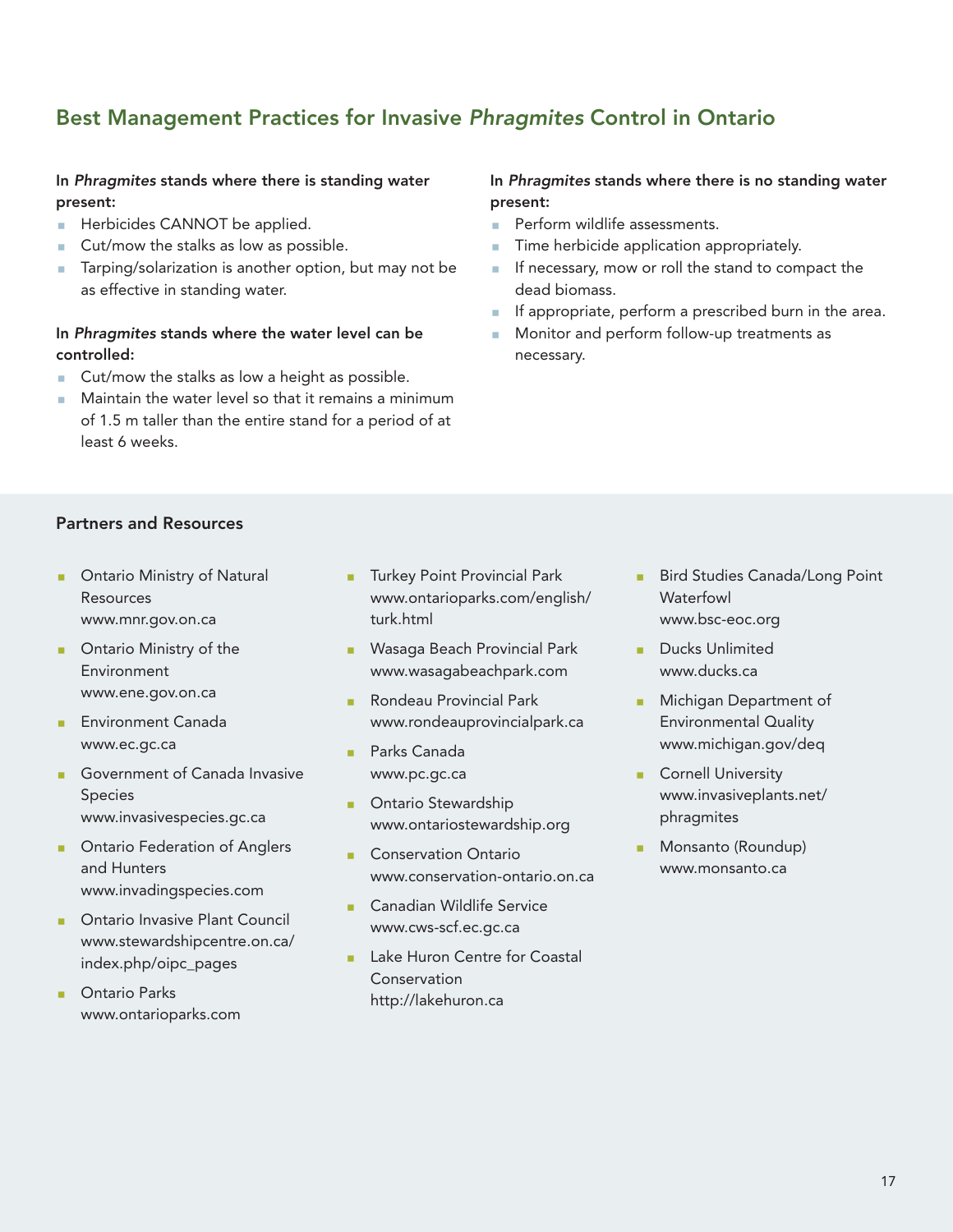| 18             |                                                                                                                      |                                                                                                                                                       |                                                                                                                                       |                                                                                                                                                           |                                                                                                                                                                        |                                                                                                                                                    |                                                                                                                   |                                                |  |  |
|----------------|----------------------------------------------------------------------------------------------------------------------|-------------------------------------------------------------------------------------------------------------------------------------------------------|---------------------------------------------------------------------------------------------------------------------------------------|-----------------------------------------------------------------------------------------------------------------------------------------------------------|------------------------------------------------------------------------------------------------------------------------------------------------------------------------|----------------------------------------------------------------------------------------------------------------------------------------------------|-------------------------------------------------------------------------------------------------------------------|------------------------------------------------|--|--|
| Control Method | Herbicide Application                                                                                                | Mowing/Cutting                                                                                                                                        | Compression/Rolling                                                                                                                   | <b>Prescribed Burning</b>                                                                                                                                 | Mechanical Excavation<br>Hand-pulling/                                                                                                                                 | Flooding                                                                                                                                           | Tarping                                                                                                           | <b>Biological controls</b>                     |  |  |
| Pros           | Most effective method<br>Can be cost-effective                                                                       | <b>Low cost</b>                                                                                                                                       | <b>Low cost</b>                                                                                                                       |                                                                                                                                                           | More effective on small, isolated stands<br>of plants less than 2 years old<br>Can easily target specific<br>Good for dry, sandy soils<br>Phragmites plants<br>Ė<br>×, | Minimal effects on wildlife                                                                                                                        | Minimal effects on wildlife<br>×,                                                                                 | Target specific plants                         |  |  |
| Cons           | Must be used in conjunction with<br>Can only be used in dry areas<br>other methods<br>Non-specific<br>Ì.<br>à.<br>a. | Not effective when used as a<br>Can be labour-intensive<br>standalone method<br>Non-specific<br>$\blacksquare$<br>$\blacksquare$<br>$\blacksquare$    | Non-specific                                                                                                                          | Not effective when used as a<br>standalone method<br>Non-specific<br>$\mathbf{u}$<br>$\blacksquare$                                                       | Not effective for large stands<br>Very labour-intensive<br>à.                                                                                                          | Can be used in areas where water<br>levels can be controlled or are<br>naturally prone to floods<br>Non-specific<br>$\mathbf{u}$<br>$\blacksquare$ | Large impact on soil flora<br>Not always effective<br>Non-specific<br>à.<br>$\sim$<br>$\mathcal{L}_{\mathcal{A}}$ | Very long timelines<br>Not yet available<br>×, |  |  |
| Timing         | Spring to late fall<br>(pre-senescence)<br>$\blacksquare$                                                            | If using alone: when the plant is<br>At least 2 weeks after herbicide<br>flowering/producing seeds<br>If using as part of an IPM:<br>application<br>٠ | At least 2 weeks after herbicide<br>If using alone: when the plant is<br>If using as part of an IPM:<br>dead and dried<br>application | conditions are as dry as possible<br>At least 2 weeks after herbicide<br>Should be conducted when<br>If using as part of an IPM:<br>application<br>ш      |                                                                                                                                                                        |                                                                                                                                                    |                                                                                                                   |                                                |  |  |
| Notes/Cautions |                                                                                                                      |                                                                                                                                                       |                                                                                                                                       | Should always be performed by<br>following federal and provincial<br>guidelines and regulations as<br>authorized personnel,<br>necessary.<br>$\mathbf{u}$ | Must ensure all portions of<br>the rhizomes are removed<br>Caution regarding soil<br>from the ground<br>disturbance<br>×,<br>T.                                        |                                                                                                                                                    |                                                                                                                   | More research needed                           |  |  |

# Table 1: Summary of Control Methods. Table 1: Summary of Control Methods.